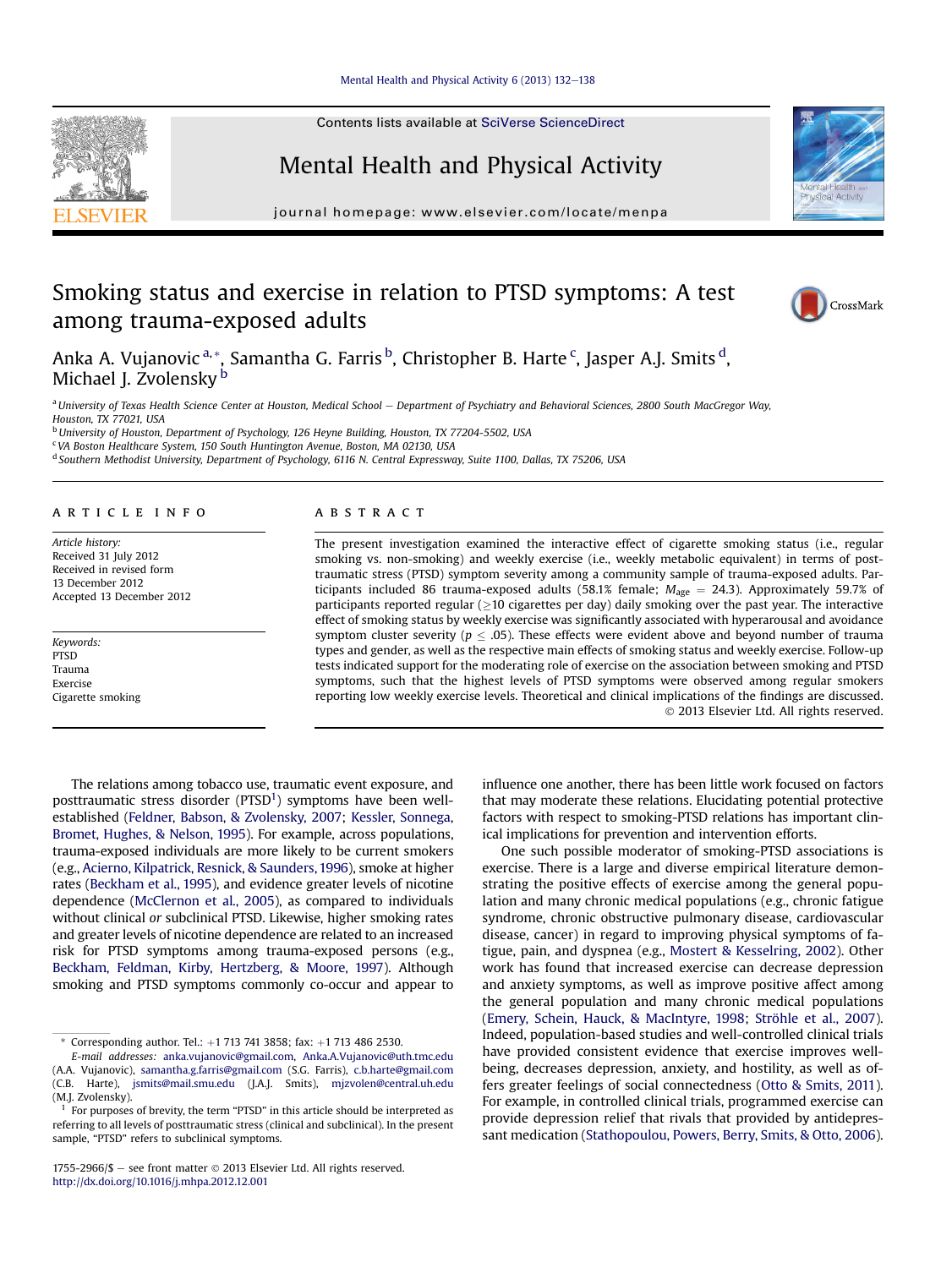In regard to smoking, there is growing scientific literature suggesting that exercise may influence several aspects of tobacco use. For instance, among smokers in the general population, exercise has significant salutary effects on craving and withdrawal symptoms [\(Ussher, Taylor, & Faulkner, 2012\)](#page-6-0); and offers promising effect sizes for short-term abstinence ([Williams et al., 2010](#page-6-0)), although some mixed findings have been reported [\(Ussher, West, McEwen,](#page-6-0) [Taylor, & Steptoe, 2003](#page-6-0)).

Notably, there is limited research on exercise among traumaexposed populations. Available data suggest there are low rates of exercise among PTSD populations (e.g., [de Assis et al., 2008;](#page-5-0) [Zen,](#page-6-0) [Whooley, Zhao, & Cohen, 2012\)](#page-6-0). Furthermore, exercise has been found to mediate the association between PTSD and physical and functional health in a trauma-exposed sample of undergraduate students, with  $PTSD - Hyperarousal$  symptoms emerging with particularly salient inverse relations with exercise ([Rutter,](#page-5-0) [Weatherill, Krill, Orazem, & Taft, 2011](#page-5-0)). Furthermore, several small-scale, uncontrolled intervention studies ( $n$ 's = 9–15), based on trauma-exposed adult ([Manger & Motta, 2005;](#page-5-0) [Otter & Currie,](#page-5-0) [2004\)](#page-5-0) and adolescent [\(Diaz & Motta, 2008;](#page-5-0) [Newman & Motta,](#page-5-0) [2007\)](#page-5-0) samples reporting varying levels of PTSD symptoms, have documented significant reductions in PTSD symptoms following aerobic exercise interventions. Although the literature is scant and most studies are methodologically limited (e.g., small sample sizes, lack of control groups), extant work suggests a possible clinically significant role for exercise in terms of both smoking and PTSD and other negative mood symptoms.

Several explanations for the anxiolytic effects of exercise have been proposed [\(Stathopoulou et al., 2006](#page-6-0)), a few of which may be particularly relevant for understanding how exercise might influence the smoking-PTSD association. First, it is possible that engagement in exercise modifies traditional emotional action tendencies (e.g., approach vs. avoidance), which in turn serves to attenuate both smoking behavior and PTSD symptoms ([Foa,](#page-5-0) [Hembree, & Rothbaum, 2007](#page-5-0); [Zvolensky & Bernstein, 2005](#page-6-0)). More specifically, exercise may serve as interoceptive exposure to trauma- and smoking-relevant bodily sensations (e.g., rapid heart palpitations, shortness of breath) in trauma-exposed smokers with PTSD symptoms, which over time, may serve to decrease PTSD symptoms [\(Smits et al., 2008\)](#page-6-0) and relieve the addictive properties of tobacco [\(Zvolensky et al., 2008\)](#page-6-0). Second, exercise also appears to reduce reactivity to stress [\(Puterman et al., 2010](#page-5-0), [2011](#page-5-0)), broadly, and thus may confer protective effects in terms of the development or expression of post-traumatic psychopathology through a stressbuffering pathway. For example, with respect to anxiety-related outcomes, a number of studies have now shown that exercise reduces fear reactivity to established laboratory stressors (e.g., inhalation of carbon dioxide-enriched air; [Smits, Meuret,](#page-6-0) [Zvolensky, Rosenfeld, & Seidel, 2009;](#page-6-0) cholecystokinin tetrapeptide challenge; [Ströhle et al., 2005](#page-6-0)). Third, given the commonality of sleep disturbances to tobacco use (e.g., [Okun, Levine, Houck,](#page-5-0) [Perkins, & Marcus, 2011\)](#page-5-0) and PTSD (American Psychiatric Association [\[APA\], 2000;](#page-5-0) see review by [Lamarche & De Konick, 2007](#page-5-0)), exercise may exert concurrent effects on smoking and PTSD symptoms by improving sleep ([Driver & Taylor, 2000\)](#page-5-0). Finally, regular exercise may intensify individuals' present-centered attention and awareness and increase levels of distress tolerance (i.e., ability to withstand negative emotional or physical states; [Simons & Gaher, 2005\)](#page-6-0), which may serve to ameliorate both PTSD symptoms and smoking behavior over time (e.g., [Brown, Lejuez,](#page-5-0) [Kahler, Strong, & Zvolensky, 2005](#page-5-0); [Vujanovic, Bernstein, & Litz,](#page-6-0) [2011](#page-6-0)).

Despite the emerging empirical literature in this domain, and the theoretical relevance of exercise for the smoking-PTSD cooccurrence, few studies have addressed this topic directly. Furthermore, no published studies to date have examined the interplay of smoking behavior and exercise among trauma-exposed smokers. Thus, the current investigation is the first empirical study of the relations of smoking status and exercise with regard to PTSD symptom severity and PTSD symptom cluster severity. It was hypothesized that, among trauma-exposed persons, the interactive effect of regular smoking status (i.e.,  $>$  = 10 cigarettes per day; cf., non-smoking status) and low weekly exercise levels would yield the highest levels of PTSD symptoms, generally, and PTSD  $-$  Hyperarousal symptoms, specifically (e.g., [Rutter et al., 2011](#page-5-0)). Weekly exercise was expected to moderate the association between smoking status and PTSD symptoms, such that the highest levels of PTSD symptoms were expected among regular smokers reporting low levels of exercise. These effects were expected above and beyond the variance contributed by theoretically-relevant covariates (i.e., gender, number of trauma exposure types) and the main effects of smoking status and exercise output. Participants were screened out for current (past month) DSM-IV-TR ([APA, 2000](#page-5-0)) Axis I psychopathology so as to ascertain that any observed effects were not due to co-occurring Axis I disorders (e.g., [Marshall et al., 2008\)](#page-5-0).

#### 1. Method

#### 1.1. Participants

Participants ( $n = 86, 58.1\%$  female) reported a mean age of 24.3 years ( $SD = 10.54$ ). The ethnic/racial distribution of the study sample reflected that of the local recruitment environment ([State of](#page-6-0) [Vermont Department of Health, 2010\)](#page-6-0): 89.5% ( $n = 77$ ) identified as White/Caucasian; 4.7% ( $n = 4$ ) as Black/African-American; 1.2%  $(n = 1)$  as Hispanic/Latino; 1.2%  $(n = 1)$  as Asian; and 3.5%  $(n = 3)$ did not specify race/ethnicity. The majority of the sample was never married (90.7%) and had completed at least high school (61.6%) or some college (25.6%) education.

Participants were selected from a large pooled database that consisted of data from adults ages 18 to 65, who participated in one of three studies on emotional vulnerability. Inclusion criteria for the current study were: (1) exposure to a DSM-IV-TR PTSD Criterion A traumatic life event ([APA, 2000](#page-5-0)); (2) available PTSD symptom data; (3) PTSD symptom severity score  $\geq 1$  on the Posttraumatic Diagnostic Scale (PDS; [Foa, 1995\)](#page-5-0); and (4) available physical exercise selfreport data. Exclusionary criteria were comprised of: (a) limited mental competency and/or the inability to provide informed, written consent; (b) current suicidal/homicidal ideation; (c) current Axis I psychopathology<sup>2</sup>; (d) self-reported smoking as between 1 and 9 cigarettes per day over the past year; (e) current or past serious medical illness (e.g., chronic cardiopulmonary illness, seizure disorder); and (f) pregnancy. Participants were excluded for medical illness and pregnancy due to the experimental nature of a portion of the study protocol not presented here. Of the 86 subjects, 9 were excluded for infrequent tobacco use (cigarettes per day/past year  $\leq$  9), thus 77 participants were included in the final analyses.

## 2. Measures

# 2.1. Structured clinical interview for DSM-IV disorders/non-patient version (SCID-I/NP; [First, Spitzer, Gibbon, & Williams, 1995\)](#page-5-0)

The SCID-I/NP is a structured-clinical interview used to assess for Axis I psychiatric diagnoses. The SCID-I/NP has been found to have good reliability [\(Zanarini et al., 2000](#page-6-0)) and excellent validity

<sup>&</sup>lt;sup>2</sup> The same pattern of results was found when including individuals with Axis I psychiatric disorders.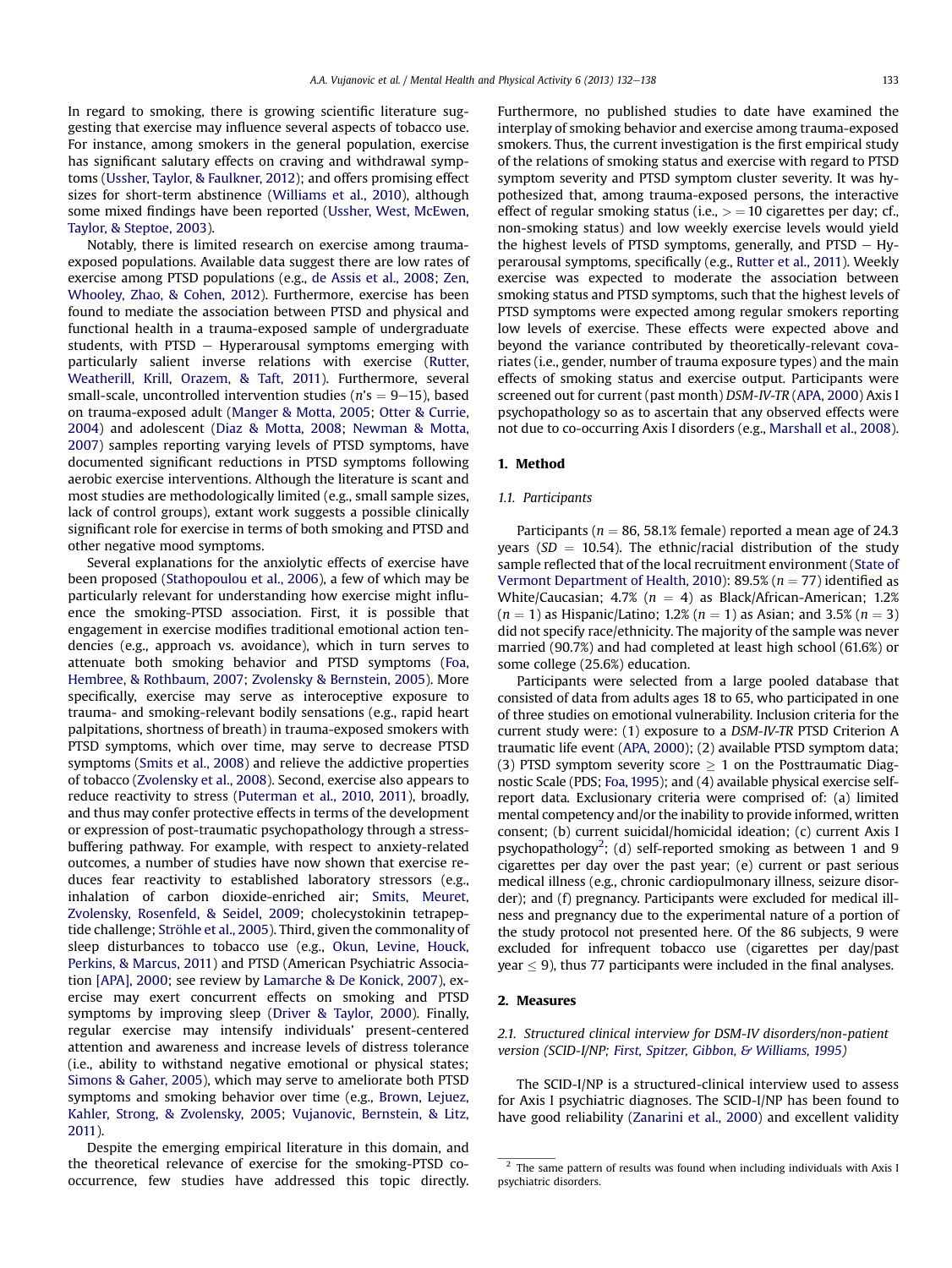([Basco et al., 2000\)](#page-5-0). The SCID-I/NP was employed in the current study to rule out current Axis I psychopathology, as per the exclusionary criteria noted above.

## 2.2. Posttraumatic Diagnostic Scale (PDS; [Foa, 1995\)](#page-5-0)

The PDS is a 49-item self-report instrument designed to assess trauma exposure and the presence of DSM-IV-TR PTSD symptoms ([APA, 2000](#page-5-0)). Respondents report if they have experienced any of 12 traumatic events (e.g., "non-sexual assault by a family member or someone you know," "serious accident, fire, or explosion"), including an "other" category, and then indicate which event was most disturbing. The PDS assesses Criterion A trauma exposure as well as the frequency ( $0 =$  "not at all" or "only one time" to  $3 =$  "five or more times a week/almost always") of 17 past-month PTSD symptoms for the most disturbing event endorsed. The items are summed to assess PTSD symptom severity (range from 0 to 51) and symptom cluster severity. The PDS has evidenced generally excellent psychometric properties [\(Foa, Cashman, Jaycox, & Perry, 1997](#page-5-0)), including high internal consistency (alpha  $= .92$ ) and high test-retest reliability (kappa  $=$  .74). The PDS was found to have 82% agreement with the SCID-I with regard to PTSD diagnosis [\(Foa et al., 1997](#page-5-0)) and good convergent validity (alphas  $= .73 - .79$ ) with related measures of depression and anxiety [\(Foa, 1995\)](#page-5-0). In the current study, internal consistency was good: PDS-Total ( $\alpha = .92$ ), PDS-Re-experiencing ( $\alpha$  = .81), PDS-Avoidance ( $\alpha$  = .83), and PDS-Hyperarousal ( $\alpha$  = .83).

# 2.3. Exercise Habits Questionnaire-Revised (EHQ-R; [Zvolensky,](#page-6-0) [2008](#page-6-0))

The EHQ-R is a self-report checklist that is used to obtain information about engagement in 29 different types of exercise (e.g., running, swimming, hiking, yoga, resistance training), and the frequency (i.e., number) and length of each session (i.e., time spent; less than 20 min;  $20-29$  min;  $30-39$  min;  $40-49$  min; 50 min or more). Based on previous methodology (e.g., [Tart et al., 2010](#page-6-0)), information from the EHQ-R was used in combination with the compendium of physical activities [\(Ainsworth et al., 2000](#page-5-0)) to compute metabolic equivalent (MET) minutes. There are three interrelated steps used in this computation. First, MET is computed (the ratio of working metabolic rate working to resting rate, a value that is assigned based on the type of exercise; see [Ainsworth et al.,](#page-5-0) [2000](#page-5-0)). Next, minutes spent per session of exercise are totaled using the midpoint of the time range (e.g.,  $20-29$  min equaled 24.5 min) and for "50 min or more," 50 min was used. Then, time spent per session is multiplied by its associated MET value to calculate "MET minutes" per activity. These score are then multiplied by the frequency of the respective activity in the past week. Finally, these scores for each of the 29 activities are summed.

# 2.4. Smoking History Questionnaire (SHQ; [Brown, Lejuez, Kahler, &](#page-5-0) [Strong, 2002](#page-5-0))

The SHQ is a self-report questionnaire that is used to gather descriptive information about cigarette use. In the current study, the SHQ was used to determine daily smoking rate and smoking history. Smoking status was defined dichotomously, such that regular smoking was defined as 10 or more cigarettes per day over the past year. The cut-off of 10 cigarettes per day was used because it is the established definition of regular smoking [\(Agrawal et al., 2011\)](#page-5-0).

## 2.5. Procedure

Participants were recruited from the community via flyer and newspaper advertisements for participation in three separate studies on "emotional distress." Flyers were posted across various well-traveled community spaces (e.g., shopping malls, libraries, supermarkets, coffee shops). The procedures for the three studies were identical in regard to the advertisement, recruitment, completion of study measures, and compensation level. Interested persons contacting the research team were scheduled for a diagnostic evaluation to determine eligibility. Upon arrival to the study center, participants first provided verbal and written consent and were informed of the voluntary nature of the study. Then, participants completed a structured clinical interview and a battery of self-report measures. Participants were compensated \$25 for their efforts for that portion of the study. The study protocol involved an experimental procedure, which is not relevant to the current investigation. All study procedures were approved by the site Institutional Review Board.

#### 2.6. Data analytic plan

Analyses were conducted in PASW Statistics 18.0 (SPSS Inc., Chicago, IL, USA). First, zero-order correlations among predictor and criterion variables were examined. Second, a series of four hierarchical multiple regression analyses was performed to examine smoking status and exercise output in relation to self-reported PTSD symptoms. Criterion variables included (a)  $PTSD - Total$ symptom severity (PDS-Total score), (b)  $PTSD - Re$ -experiencing symptom severity (PDS-Re-experiencing), (c)  $PTSD - Avoidance$ symptom severity (PDS-Avoidance), and  $(d)$  PTSD  $-$  Hyperarousal symptom severity (PDS-Hyperarousal). At step one of each of the models, gender and number of traumatic event types were entered as covariates. At step two, smoking status (coded dichotomously: non-smoker; regular smoker) and exercise output (total MET minutes of aerobic activity during the past week, mean centered) were entered simultaneously. Finally, at step three, the interaction term for smoking status by MET output was entered. All tests were two-tailed with an alpha level set at .05.

The forms of any significant interactions were subsequently examined both graphically [\(Cohen & Cohen, 1983](#page-5-0)) and statistically ([Holmbeck, 2002](#page-5-0)). First, we examined the forms of these interactions by inserting specific values for each predictor variable (smoking status dummy coded as  $0 =$  non-smoker and  $1 =$  regular smoker [i.e.,  $\geq$ 10 cigarettes/day]; high and low exercise output defined as .5 standard deviation (SD) above and below the mean, respectively) into the regression equation associated with the described analysis [\(Cohen & Cohen, 1983](#page-5-0); p. 323, 419). Second, follow-up probing analyses were conducted to examine the significance of the simple slopes and interactions to test for moderation (see [Holmbeck, 2002](#page-5-0) for a detailed example).

## 3. Results

## 3.1. Participant characteristics

With respect to trauma history, participants reported experiencing 2.1 ( $SD = 1.24$ ) different types of traumatic life events, as per responses on the PDS ([Foa, 1995](#page-5-0)). The sample reported experiencing all types of traumatic events listed in the PDS with the exception of torture, including: serious accident, fire, or explosion (54.5%), non-sexual assault by a stranger (22.1%), non-sexual assault by a family member or someone known (19.5%), lifethreatening illness (18.2%), sexual contact when younger than 18 years with someone five or more years older (16.9%), sexual assault by a family member or someone known (14.3%), natural disaster (14.3%), imprisonment (5.2%), sexual assault by a stranger (3.9%), and military combat or a war zone (1.3%). Approximately 37.7% of the sample endorsed the "other" trauma type category (e.g., sudden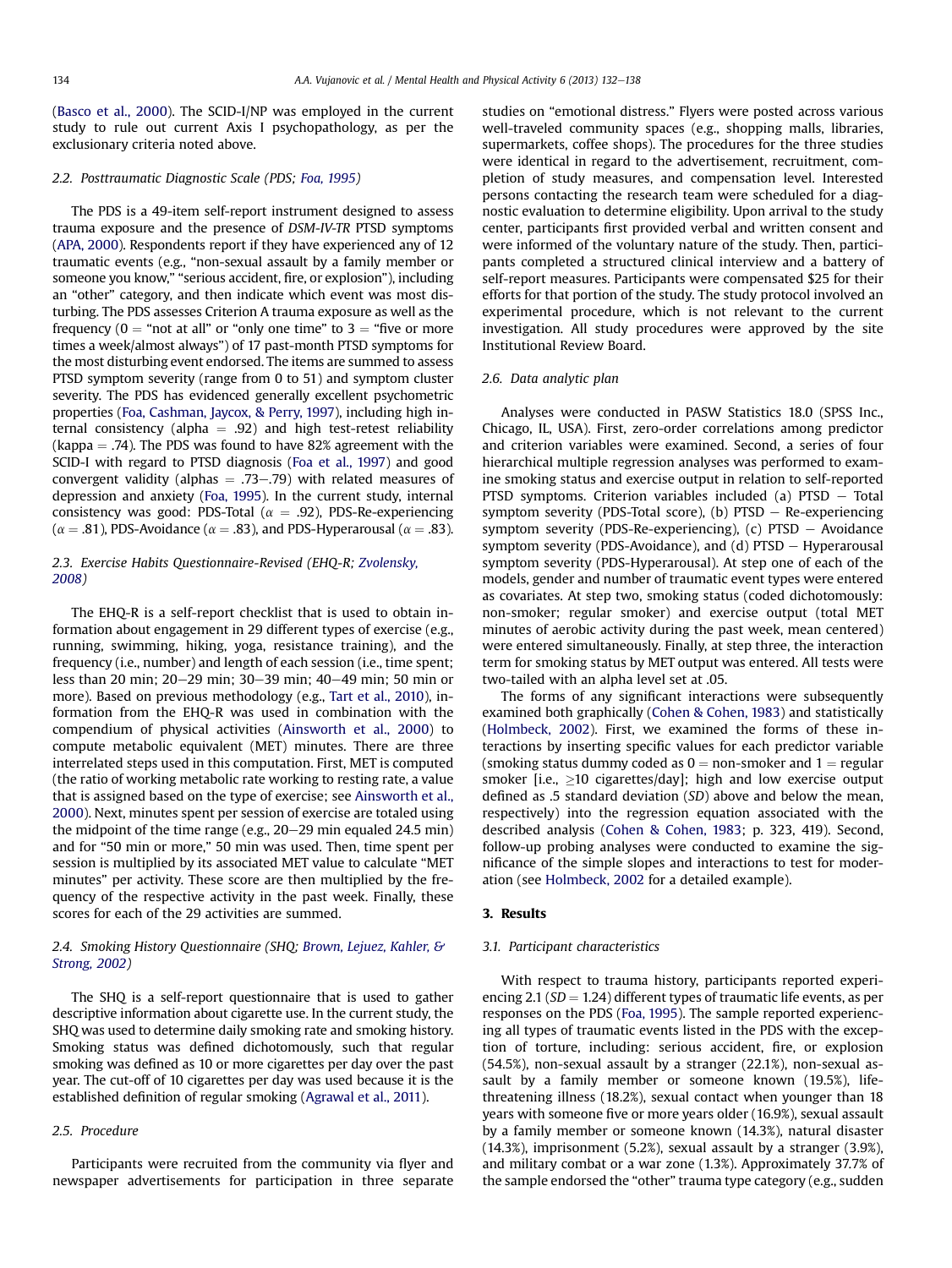unexpected death of a friend or family member). Participants endorsed relatively low PTSD symptom severity levels (PDS-Total score:  $M = 9.7$ ,  $SD = 9.03$ ). PTSD symptom cluster severity scores were as follows: Re-experiencing ( $M = 2.6$ ,  $SD = 2.56$ ), Avoidance  $(M = 4.1, SD = 4.38)$ , and Hyperarousal  $(M = 3.1, SD = 3.27)$ .

In regard to smoking status, 59.7% reported cigarette use (40.3% were non-smokers), averaging  $14.0$  (SD = 6.82) cigarettes per day and 8.4 years of use ( $SD = 7.34$ ). In regard to exercise, 70.1% of participants met the standard of at least 500 MET minutes per week (US Department of Health and Human Services, 2008). Overall, the sample averaged 1454.9 MET minutes ( $SD = 155.46$ ) per week.

## 3.2. Zero-order correlations

Please see Table 1 for a summary of zero-order correlations among all studied variables. Gender was significantly, negatively correlated only with weekly exercise ( $r = -.23$ ,  $p < .05$ ). Number of trauma types was significantly, positively associated only with smoking status ( $r = .27$ ,  $p < .05$ ). Weekly exercise (i.e., MET minutes) was significantly, negatively associated only with PTSD  $-$ Hyperarousal symptom severity ( $r = -.31$ ,  $p < .01$ ).

## 3.3. Hierarchical multiple regression analyses

Results of the hierarchical regression analyses are presented in [Table 2](#page-4-0). With respect to  $PTSD - Total$  symptom severity, the model was not significant. Similarly, with regard to  $PTSD - Re$ -experiencing symptoms, the model was not significant.

In terms of  $PTSD - Avoidance$  symptom severity, step one of the model was not significant. At step two of the model, the main effects of smoking status and exercise output were not significant. Step three of the model contributed 4.9% of unique variance, and the interactive effect of smoking status by exercise was significant  $(\beta = -.33, p = .05)$ . Please see [Fig. 1](#page-4-0) for a graphical depiction of this effect. Follow-up probing analyses of the simple slopes and interactions supported the significant moderating role of weekly exercise in the association between smoking status and PTSD  $-$ Avoidance. Specifically,  $PTSD - Avoidance$  symptoms were highest among regular smokers reporting low weekly exercise ( $t = 1.95$ ,  $\beta = .39$ ,  $p = .05$ ), however this was not statically significant when exercise was high ( $t = 1.69$ ,  $\beta = .22$ ,  $p = .09$ ).

Finally, with respect to  $PTSD - Hv$  per arousal symptom severity. step one was not significant. At step two of the model, 9.3% of variance was uniquely predicted by the main effects ( $p = .02$ ); however only weekly exercise emerged as a significant main effect  $(p = .03)$ . Step three of the model contributed 5.0% of unique variance ( $p < .01$ ), and the interactive effect of smoking status by exercise output was significant ( $\beta = -.38$ ,  $p = .04$ ). Please see [Fig. 1](#page-4-0) for a graphical representation of this effect. Follow-up probing analyses of the simple slopes and interactions supported the significant moderating role of weekly exercise in the association between smoking status and  $PTSD - Hyperarousal$ . Specifically, regular smokers with low weekly exercise levels demonstrated the highest levels of PTSD – Hyperarousal symptoms ( $t = 2.01$ ,  $\beta = .39$ ,  $p = .04$ ), whereas regular smokers reporting high exercise levels exhibited the lowest level of  $PTSD - Hyperarousal$  symptoms, though this effect was not significant ( $p = .07$ ).

#### 4. Discussion

The present investigation was the first to empirically document the interplay of smoking and exercise with regard to PTSD symptoms in the context of a trauma-exposed sample. Inconsistent with hypothesis, the interactive effect of smoking status and exercise was not significantly associated with overall PTSD symptom severity ( $p = .07$ ). However, as predicted, the interactive effect was significantly associated with Hyperarousal and Avoidance symptom cluster severity, specifically. Indeed, the highest levels of PTSD symptoms were observed among regular smokers reporting low weekly exercise output. This finding might suggest that the synergistic effect of regular smoking and low exercise levels may increase vulnerability for the expression of PTSD symptoms in the context of trauma exposure, but no definitive conclusions regarding directionality of the observed associations can be determined due to study design limitations. Such findings are consistent with past work documenting inverse relations between exercise and PTSD; namely, lower levels of exercise tend to be correlated with higher PTSD symptoms and vice versa (e.g., [Zen et al., 2012](#page-6-0)). These results also extend this work by elucidating the additional vulnerability of smoking  $-$  particularly smoking 10 or more cigarettes per day. Nevertheless, it should be noted that, due to the cross-sectional design of this study, directionality of observed associations cannot be determined. Therefore, it also is possible that higher levels of PTSD symptoms predispose individuals to higher levels of smoking and lower exercise (e.g., [de Assis et al., 2008\)](#page-5-0). More research is needed to determine the directionality of these observations, and moreover, to determine whether decreasing smoking and increasing levels of exercise may serve as a protective factor for PTSD among trauma-exposed adults.

Interestingly, trauma-exposed individuals reporting low exercise levels, as compared to those reporting high exercise levels  $$ regardless of smoking status  $-$  manifested the highest levels of  $PTSD - Hyperarousal symptoms. This finding is consistent with$ past work ([Rutter et al., 2011](#page-5-0)), documenting especially robust associations between exercise and PTSD - Hyperarousal symptoms. It also may suggest that exercise serves a protective function with regard to hyperarousal symptoms, specifically. That is, traumaexposed individuals who exercise at higher levels may  $-$  via the

Table 1

| Zero-order correlations among predictor and criterion variables ( $n = 86$ ). |  |
|-------------------------------------------------------------------------------|--|
|-------------------------------------------------------------------------------|--|

| $\alpha$ - $\alpha$ - $\alpha$ - $\alpha$ - $\alpha$ - $\alpha$ - $\alpha$ - $\alpha$ - $\alpha$ - $\alpha$ - $\alpha$ - $\alpha$ - $\alpha$ - $\alpha$ - $\alpha$ - $\alpha$ - $\alpha$ - $\alpha$ - $\alpha$ - $\alpha$ - $\alpha$ - $\alpha$ - $\alpha$ - $\alpha$ - $\alpha$ - $\alpha$ - $\alpha$ - $\alpha$ - $\alpha$ - $\alpha$ - $\alpha$ - $\alpha$ |   |        |          |                          |        |          |          |           |                    |
|---------------------------------------------------------------------------------------------------------------------------------------------------------------------------------------------------------------------------------------------------------------------------------------------------------------------------------------------------------------|---|--------|----------|--------------------------|--------|----------|----------|-----------|--------------------|
| Variable                                                                                                                                                                                                                                                                                                                                                      |   |        |          | 4                        | h      | 6        |          | 8         | Mean $(SD)$ or $%$ |
| Predictor variables                                                                                                                                                                                                                                                                                                                                           |   |        |          |                          |        |          |          |           |                    |
| 1. Gender                                                                                                                                                                                                                                                                                                                                                     | - | $-.01$ | $-.19$   | $-.23*$                  | .18    | .22      | .09      | .19       | 59.7%              |
| 2. Number of trauma types                                                                                                                                                                                                                                                                                                                                     |   |        | $.27***$ | .06                      | .17    | .14      | .16      | .14       | 2.1(1.24)          |
| 3. Smoking status                                                                                                                                                                                                                                                                                                                                             |   |        | -        | $-.17$                   | .15    | .04      | .15      | .19       | 53.5%              |
| 4. MET output                                                                                                                                                                                                                                                                                                                                                 |   |        |          | $\overline{\phantom{0}}$ | $-.22$ | $-.16$   | $-.14$   | $-.31***$ | 1454.9 (1553.46)   |
| Criterion variables                                                                                                                                                                                                                                                                                                                                           |   |        |          |                          |        |          |          |           |                    |
| 5. PDS-Total Score                                                                                                                                                                                                                                                                                                                                            |   |        |          |                          |        | $.83***$ | $.94***$ | $.86***$  | 9.7(9.03)          |
| 6. PDS-Re-experiencing                                                                                                                                                                                                                                                                                                                                        |   |        |          |                          |        |          | $.69***$ | $.57***$  | 2.6(2.56)          |
| 7. PDS-Avoidance                                                                                                                                                                                                                                                                                                                                              |   |        |          |                          |        |          |          | $.70***$  | 4.1(4.38)          |
| 8. PDS-Hyperarousal                                                                                                                                                                                                                                                                                                                                           |   |        |          |                          |        |          |          |           | 3.1(3.27)          |

Note. \*p < .05, \*\*p < .01, \*\*\*p < .001. Gender dummy coded as  $0 =$  male, 1 = female, percent represented is of females; Smoking status dummy coded as  $0 =$  non-smoker and  $1$  = regular smoker (i.e.,  $\geq$  10 cigarettes/day), percent represented is of regular smokers; MET output = Metabolic equivalent computed from the Exercise Habits Questionnaire-Revised (EHQ-R; [Zvolensky, 2008\)](#page-6-0); PDS = Posttraumatic Diagnostic Scale ([Foa, 1995](#page-5-0)).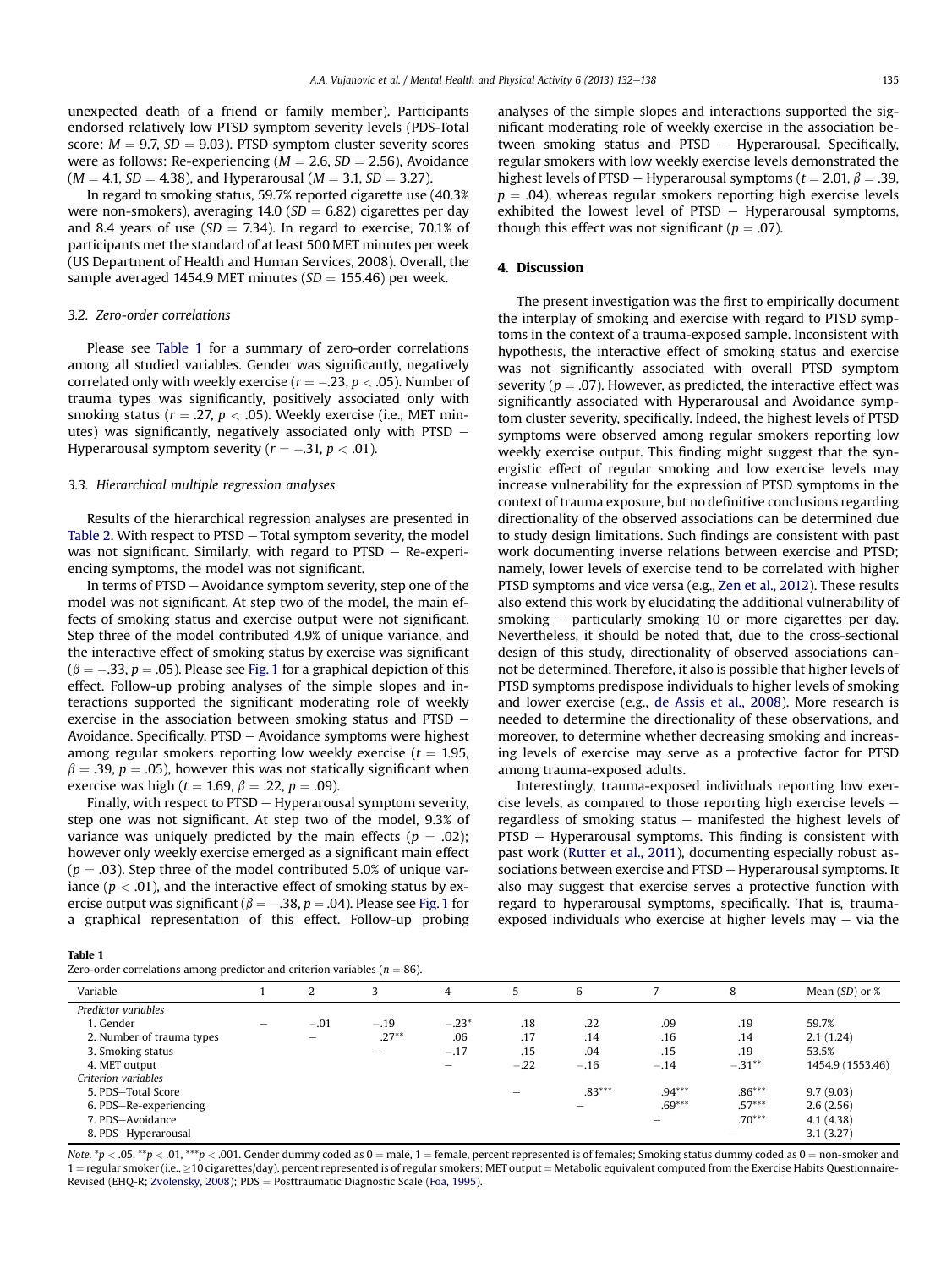#### <span id="page-4-0"></span>Table 2

The interaction between exercise output and smoking status predicting posttraumatic stress symptomatology ( $n = 77$ ).

| Criterion variable: PDS-Total<br>.060<br>Step 1<br>Gender<br>1.58<br>.18<br>.18<br>1.51<br>.17<br>Number of trauma types<br>.17<br>.049<br>Step 2<br>Smoking status<br>.88<br>.11<br>.10<br>$-.18$<br>$-.17$<br><b>MET</b> output<br>$-1.50$<br>.041<br>Step 3 | $sr^2$<br>$\beta$<br>p |
|----------------------------------------------------------------------------------------------------------------------------------------------------------------------------------------------------------------------------------------------------------------|------------------------|
|                                                                                                                                                                                                                                                                |                        |
|                                                                                                                                                                                                                                                                | .10                    |
|                                                                                                                                                                                                                                                                | .12                    |
|                                                                                                                                                                                                                                                                | .13                    |
|                                                                                                                                                                                                                                                                | .08                    |
|                                                                                                                                                                                                                                                                | .38                    |
|                                                                                                                                                                                                                                                                | .14                    |
|                                                                                                                                                                                                                                                                | .04                    |
| Smoking $\times$ Exercise<br>$-.30$<br>$-.20$<br>$-1.84$                                                                                                                                                                                                       | .07                    |
| Criterion variable: PDS-Re-experiencing                                                                                                                                                                                                                        |                        |
| .068<br>Step 1                                                                                                                                                                                                                                                 | .07                    |
| Gender<br>1.94<br>.22<br>.22                                                                                                                                                                                                                                   | .06                    |
| 1.30<br>.15<br>.15<br>Number of trauma types                                                                                                                                                                                                                   | .20                    |
| .014<br>Step 2                                                                                                                                                                                                                                                 | .18                    |
| Smoking status<br>.02<br>.12<br>.01                                                                                                                                                                                                                            | .90                    |
| <b>MET</b> output<br>$-.99$<br>$-.12$<br>$-.11$                                                                                                                                                                                                                | .33                    |
| .002<br>Step 3                                                                                                                                                                                                                                                 | .27                    |
| Smoking $\times$ Exercise<br>$-.40$<br>$-.07$<br>$-.05$                                                                                                                                                                                                        | .69                    |
| Criterion variable: PDS-Avoidance                                                                                                                                                                                                                              |                        |
| Step 1<br>.034                                                                                                                                                                                                                                                 | .28                    |
| Gender<br>.81<br>.09<br>.09                                                                                                                                                                                                                                    | .42                    |
| Number of trauma types<br>1.40<br>.16<br>.16                                                                                                                                                                                                                   | .17                    |
| .027<br>Step 2                                                                                                                                                                                                                                                 | .33                    |
| Smoking status<br>.86<br>.11<br>.10                                                                                                                                                                                                                            | .40                    |
| $-.11$<br><b>MET</b> output<br>$-.91$<br>$-.10$                                                                                                                                                                                                                | .37                    |
| Step 3<br>.049                                                                                                                                                                                                                                                 | .13                    |
| $-.33$<br>Smoking $\times$ Exercise<br>$-1.98$<br>$-.22$                                                                                                                                                                                                       | .05                    |
| Criterion variable: PDS-Hyperarousal                                                                                                                                                                                                                           |                        |
| Step 1<br>.058                                                                                                                                                                                                                                                 | .11                    |
| Gender<br>.20<br>.20<br>1.74                                                                                                                                                                                                                                   | .09                    |
| Number of trauma types<br>1.27<br>.14<br>.14                                                                                                                                                                                                                   | .21                    |
| Step 2<br>.093                                                                                                                                                                                                                                                 | .02                    |
| Smoking status<br>1.19<br>.13<br>.14                                                                                                                                                                                                                           | .24                    |
| $-.25$<br>$-.24$<br><b>MET</b> output<br>$-2.17$                                                                                                                                                                                                               | .03                    |
| Step 3<br>.050                                                                                                                                                                                                                                                 | < 0.01                 |
| Smoking $\times$ Exercise<br>$-2.11$<br>$-.38$<br>$-.22$                                                                                                                                                                                                       | .04                    |

*Note.*  $\beta$  = standardized beta weight. Gender dummy coded as 0 = male, 1 = female. Smoking status dummy coded as  $0 =$  non-smoker and  $1 =$  regular smoker (i.e.,  $\geq$ 10  $cigarettes/day$ ). MET output = Metabolic equivalent computed from the Exercise Habits Questionnaire-Revised (EHQ-R; [Zvolensky, 2008](#page-6-0)); PDS = Posttraumatic Diagnostic Scale [\(Foa, 1995](#page-5-0)).

interoceptive exposure effects of exercise (e.g., Smits et al.,  $2008$ ) – habituate to anxiety-related symptoms, thereby reducing such symptoms with time and consistent exercise. Notably, this effect does not hold for avoidance symptoms, however. This specificity may be due to the non-clinical nature of the sample, or it may suggest a specific association between exercise and hyperarousal symptoms. Future work is necessary to more conclusively delineate these associations.

Notably, no significant effects, at the level of main or interactive effects, were observed with regard to  $PTSD - Re$ -experiencing symptoms. While these findings may suggest that smoking and exercise are more robustly associated with PTSD symptoms of Hyperarousal and Avoidance, this effect likely is due to the low levels of Re-experiencing symptoms ( $M = 2.6$ ,  $SD = 2.5$ ) reported by these trauma-exposed adults. It would be important to extend this work among clinical populations with PTSD. Furthermore, the main effects of smoking status and exercise output were not significantly associated with PTSD symptoms. This finding is inconsistent with past work, which has documented significant associations between smoking and PTSD symptoms (e.g., [Beckham et al., 1995\)](#page-5-0) as well as exercise and PTSD [\(Rutter et al., 2011\)](#page-5-0). The nonclinical nature of the sample is likely the factor underlying these results, thus underscoring the importance of future replication and extension of this work with clinical samples to better determine the nature of these associations across samples.



Fig. 1. PTSD  $-$  Hyperarousal symptom severity and PTSD  $-$  Avoidance symptom severity are represented. High levels of exercise (High MET) refer to .5 standard deviation above the mean for total aerobic output in the entire sample; similarly, low exercise (Low MET) refers to .5 standard deviation below the mean for total aerobic output in the entire sample. Smoking status was coded dichotomously (non-smoker;  $regular$  smoker  $[ \geq 10$  cigarettes/day]).

Together, the present study suggests pertinent clinical implications worthy of further empirical exploration. Exercise may be a clinically indicated intervention for trauma-exposed adults experiencing varying levels of PTSD symptoms. Such interventions may help to increase affect tolerance to trauma-relevant interoceptive cues (e.g., heart racing), which in turn may facilitate individuals' willingness to engage in evidence-based treatments for PTSD, such as cognitive processing therapy [\(Resick & Schnicke,](#page-5-0) [1993](#page-5-0)) or prolonged exposure ([Foa et al., 2007\)](#page-5-0). Furthermore, such interventions may serve the dual purpose of improving the documented poor physical health functioning of trauma-exposed individuals with subclinical ([Rutter et al., 2011\)](#page-5-0) and clinically significant PTSD [\(de Assis et al., 2008](#page-5-0)).

There are several limitations worthy of note in the present study. First, the sample was comprised of relatively young, primarily Caucasian, trauma-exposed individuals without current (past month) Axis I psychopathology. Future studies would benefit from including older, more diverse, clinical samples with PTSD and co-occurring disorders. Second, the overall sample endorsed low mean levels of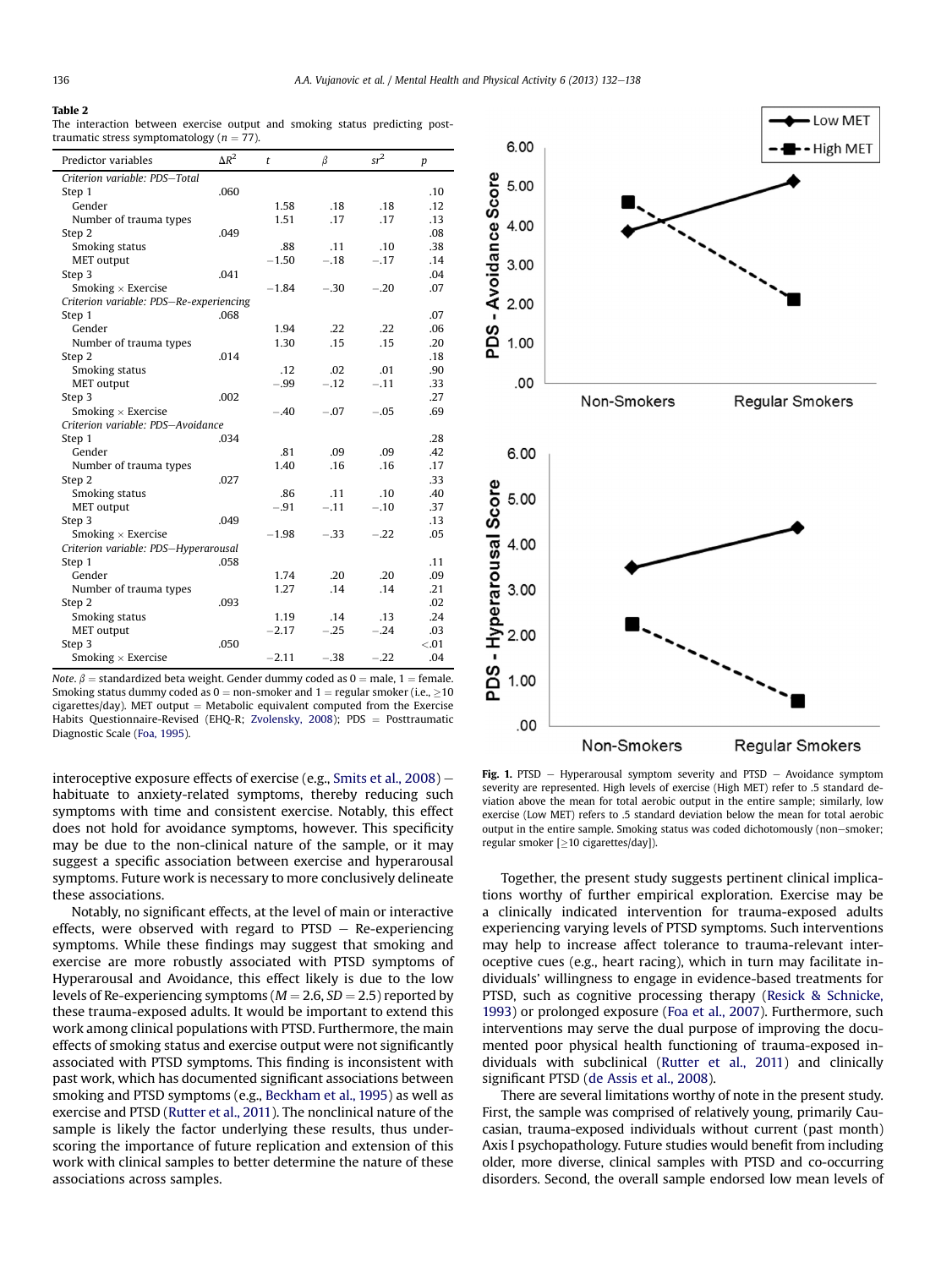<span id="page-5-0"></span>PTSD symptoms on the PDS ( $M = 9.7$ ,  $SD = 9.0$ ), limiting our ability to readily extrapolate from the present findings to PTSD in clinical samples. It should be noted that participants were comprised of trauma-exposed individuals without current PTSD, which may indicate that (a) they once met criteria for PTSD and/or other Axis I disorders but their symptoms have remitted or (b) they never developed PTSD despite being exposed to trauma. The latter circumstance may indeed indicate that such individuals are especially resilient in the face of adversity and thereby constitute a particular sub-group of the trauma-exposed population. Unfortunately, data regarding the duration of time since trauma exposure were not collected, thus limiting our ability to extrapolate upon the pertinent impact of this variable on outcomes. Third, the participants in this study reported especially high levels of exercise ( $M = 1454.9$  MET minutes), considering they constitute a trauma-exposed sample, the majority of whom are smokers; thus, this sample may be unrepresentative of trauma-exposed smokers, generally. This finding may be due to the above average exercise rates often reported for the State of Vermont (Centers for Disease Control, 2012), an artifact of the measurement used (EHQ-R), or a combination of both. Fourth, this study relied exclusively on self-report, which may be subject to report biases. Furthermore, it should be noted that the EHQ-R, the measure of exercise activity utilized in the current study, is a descriptive measure of exercise used in prior research (e.g., [Smits,](#page-6-0) Tart, Rosenfi[eld, & Zvolensky, 2011;](#page-6-0) [Smits et al., 2012\)](#page-6-0). Since it is not extensively studied, it will be important for future studies to extend this work using other exercise instruments. Also, the examination of nicotine dependence (vs. smoking frequency), biochemical verification indices of smoking behavior, as well as interview-based assessments of the frequency and intensity of PTSD symptoms would be pertinent to implement in future work. Finally, given the cross-sectional study design, the direction of the observed associations is not known. As noted previously, it is important to extend this line of work using controlled experimental, longitudinal/prospective, and intervention-based designs to examine potential causal links among these variables.

# Acknowledgments

This work was supported, in part, by a grant awarded to Anka A. Vujanovic (1 F31 DA021006-02). The views expressed here are of those of the authors and do not necessarily reflect those of the US Department of Veterans Affairs.

#### References

- Acierno, R., Kilpatrick, D. G., Resnick, H. S., & Saunders, B. E. (1996). Violent assault, posttraumatic stress disorder, and depression: risk factors for cigarette use among adult women. Behavior Modification, 20(4), 363-384. [http://dx.doi.org/](http://dx.doi.org/10.1177/01454455960204001) [10.1177/01454455960204001.](http://dx.doi.org/10.1177/01454455960204001)
- Agrawal, A., Scherrer, J. F., Pergadia, M. L., Lynskey, M. T., Madden, P. F., Sartor, C. E., et al. (2011). A latent class analysis of DSM-IV and Fagerström (FTND) criteria for nicotine dependence. Nicotine & Tobacco Research, 13(10), 972-981. [http://](http://dx.doi.org/10.1093/ntr/ntr105) [dx.doi.org/10.1093/ntr/ntr105.](http://dx.doi.org/10.1093/ntr/ntr105)
- Ainsworth, B. E., Haskell, W. L., Whitt, M. C., Irwin, M. L., Swartz, A. M., Strath, S. J., et al. (2000). Compendium of physical activities: an update of activity codes and MET intensities. Medicine and Science in Sports and Exercise, 32(Suppl), S498-S516.
- American Psychiatric Association. (2000). Diagnostic and statistical manual of mental disorders (Revised 4th ed.). Washington, DC: Author.
- de Assis, M. A., Mello, M. F., Scorza, F. A., Cadrobbi, M. P., Schooedl, A. F., Silva, S. G., et al. (2008). Evaluation of exercise habits in patients with posttraumatic stress disorder. Clinics, 63, 473-478.
- Basco, M. R., Bostic, J. Q., Davies, D., Rush, A. J., Witte, B., Hendrickse, W., et al. (2000). Methods to improve diagnostic accuracy in a community mental health setting. American Journal of Psychiatry, 157, 1599-1605. [http://dx.doi.org/](http://dx.doi.org/10.1176/appi.ajp.157.10.1599) [10.1176/appi.ajp.157.10.1599.](http://dx.doi.org/10.1176/appi.ajp.157.10.1599)
- Beckham, J. C., Feldman, M. E., Kirby, A. C., Hertzberg, M. A., & Moore, S. D. (1997). Interpersonal violence and its correlates in Vietnam veterans with chronic posttraumatic stress disorder. Journal of Clinical Psychology, 53, 859-869.
- Beckham, J. C., Roodman, A. A., Shipley, R. H., Hertzberg, M. A., Cunha, G. H., Kudler, H. S., et al. (1995). Smoking in Vietnam combat veterans with posttraumatic stress disorder. Journal of Traumatic Stress,  $8(3)$ ,  $461-472$ . [http://](http://dx.doi.org/10.1002/jts.2490080308) [dx.doi.org/10.1002/jts.2490080308](http://dx.doi.org/10.1002/jts.2490080308).
- Brown, R., Lejuez, C., Kahler, C., & Strong, D. (2002). Distress tolerance and duration of past smoking cessation attempts. Journal of Abnormal Psychology, 111, 180-185. [http://dx.doi.org/10.1037//0021-843X.111.1.180.](http://dx.doi.org/10.1037//0021-843X.111.1.180)
- Brown, R. A., Lejuez, C. W., Kahler, C. W., Strong, D. R., & Zvolensky, M. J. (2005). Distress tolerance and early smoking lapse (theory and clinical implications).<br>Clinical Psychology Review, 25, 713–733. http://dx.doi.org/10.1016/ Clinical Psychology Review, 25, [j.cpr.2005.05.003.](http://dx.doi.org/10.1016/j.cpr.2005.05.003)
- Centers for Disease Control. (2012). Vermont: State nutrition, physical activity, and obesity profile. Retrieved from. [http://www.cdc.gov/obesity/stateprograms/](http://www.cdc.gov/obesity/stateprograms/fundedstates/vermont.html) [fundedstates/vermont.html](http://www.cdc.gov/obesity/stateprograms/fundedstates/vermont.html)
- Cohen, J., & Cohen, P. (1983). Applied multiple regression/correlation analysis for the behavioral sciences (2nd ed.). Hillsdale, NJ: Erlbaum.
- Diaz, A. B., & Motta, R. (2008). The effects of an aerobic exercise program on posttraumatic stress disorder symptom severity in adolescents. International Journal of Emergency Mental Health,  $10(1)$ ,  $49-60$ .
- Driver, H. S., & Taylor, S. R. (2000). Exercise and sleep. Sleep Medicine Reviews, 4(4),  $387 - 402$
- Emery, C. F., Schein, R. L., Hauck, E. R., & MacIntyre, N. R. (1998). Psychological and cognitive outcomes of a randomized trial of exercise among patients with chronic obstructive pulmonary disease. Health Psychology, 17, 232-240.
- Feldner, M. T., Babson, K. A., & Zvolensky, M. J. (2007). Smoking, traumatic event exposure, and post-traumatic stress: a critical review of the empirical literature. Clinical Psychology Review, 27(1), 14-45. <http://dx.doi.org/10.1016/j.cpr.2006.08.004>.
- First, M., Spitzer, R., Gibbon, M., & Williams, J. (1995). Structured clinical interview for DSM-IV (nonpatient edition).. New York: Biometrics Research Department, New York State Psychiatric Institute.
- Foa, E. B. (1995). Posttraumatic stress diagnostic scale manual. Minneapolis: National Computer Systems.
- Foa, E. B., Cashman, L., Jaycox, L., & Perry, K. (1997). The validation of a self-report measure of posttraumatic stress disorder: the Posttraumatic Diagnostic Scale. Psychological Assessment, 9(4), 445-451. <http://dx.doi.org/10.1037/1040-3590.9.4.445>.
- Foa, E. B., Hembree, E. A., & Rothbaum, B. (2007). Prolonged exposure therapy for PTSD: Emotional processing of traumatic experiences: Therapist guide. New York, NY US: Oxford University Press.
- Holmbeck, G. N. (2002). Post-hoc probing of significant moderational and meditational effects in studies of pediatric populations. Journal of Pediatric Psychology, 27, 87-96.
- Kessler, R. B., Sonnega, A., Bromet, E., Hughes, M., & Nelson, C. B. (1995). Posttraumatic stress disorder in the National Comorbidity Study. Archives of General Psychiatry, 5, 1048-1060.
- Lamarche, L. J., & De Koninck, J. (2007). Sleep disturbance in adults with posttraumatic stress disorder: a review. Journal of Clinical Psychiatry, 68(8), 1257-1270.
- Manger, T. A., & Motta, R. W. (2005). The impact of an exercise program on posttraumatic stress disorder, anxiety, and depression. International Journal of Emergency Mental Health, 7, 49-57.
- Marshall, E. C., Zvolensky, M. J., Vujanovic, A. A., Gibson, L. E., Gregor, K., & Bernstein, A. (2008). Evaluation of smoking characteristics among communityrecruited daily smokers with and without posttraumatic stress disorder and panic psychopathology. Journal of Anxiety Disorders, 22, 1214-1226
- McClernon, F., Beckham, J. C., Mozley, S. L., Feldman, M. E., Vrana, S. R., & Rose, J. E. (2005). The effects of trauma recall on smoking topography in posttraumatic stress disorder and non-posttraumatic stress disorder trauma survivors. Addictive Behaviors, 30(2), 247-257. [http://dx.doi.org/10.1016/j.addbeh.2004.05.013.](http://dx.doi.org/10.1016/j.addbeh.2004.05.013)
- Mostert, S., & Kesselring, J. (2002). Effects of a short-term exercise training program on aerobic fitness, fatigue, health perception and activity level of subjects with multiple sclerosis. Multiple Sclerosis,  $8(2)$ , 161-168.
- Newman, C. L., & Motta, R. (2007). The effects of aerobic exercise on childhood PTSD, anxiety, and depression. International Journal of Emergency Mental Health,  $9.133 - 158.$
- Okun, M. L., Levine, M. D., Houck, P., Perkins, K. A., & Marcus, M. D. (2011). Subjective sleep disturbance during a smoking cessation program: associations with relapse. Addictive Behaviors, 36(8), 861-864. [http://dx.doi.org/10.1016/](http://dx.doi.org/10.1016/j.addbeh.2011.03.001) [j.addbeh.2011.03.001.](http://dx.doi.org/10.1016/j.addbeh.2011.03.001)
- Otter, L., & Currie, J. (2004). A long time getting home: Vietnam Veterans' experiences in a community exercise rehabilitation programme. Disability and Rehabilitation, 26(1), 27-34. [http://dx.doi.org/10.1080/09638280410001645067.](http://dx.doi.org/10.1080/09638280410001645067)
- Otto, M. W., & Smits, J. A. J. (2011). Exercise for mood and anxiety: Proven strategies for overcoming depression and enhancing well being. New York: Oxford University Press.
- Puterman, E., Lin, J., Blackburn, E., O'Donovan, A., Adler, N., & Epel, E. (2010 May 26). The power of exercise: buffering the effect of chronic stress on telomere length. PLoS One, 5(5), e10837, PubMed PMID: 20520771; PubMed Central PMCID: PMC2877102.
- Puterman, E., O'Donovan, A., Adler, N. E., Tomiyama, A. J., Kemeny, M. Wolkowitz, O. M., et al. (2011 Sep). Physical activity moderates effects of stressor-induced rumination on cortisol reactivity. Psychosomatic Medicine, 73(7), 604-611, Epub 2011 Aug 26. PubMed PMID: 21873586; PubMed Central PMCID: PMC3167008.
- Resick, P. A., & Schnicke, M. K. (1993). Cognitive processing therapy for rape victims: A treatment manual. Newbury Park, CA: Sage.
- Rutter, L. A., Weatherill, R. P., Krill, S. C., Orazem, R., & Taft, C. T. (2011, March 28). Posttraumatic stress disorder symptoms, depressive symptoms, exercise, and